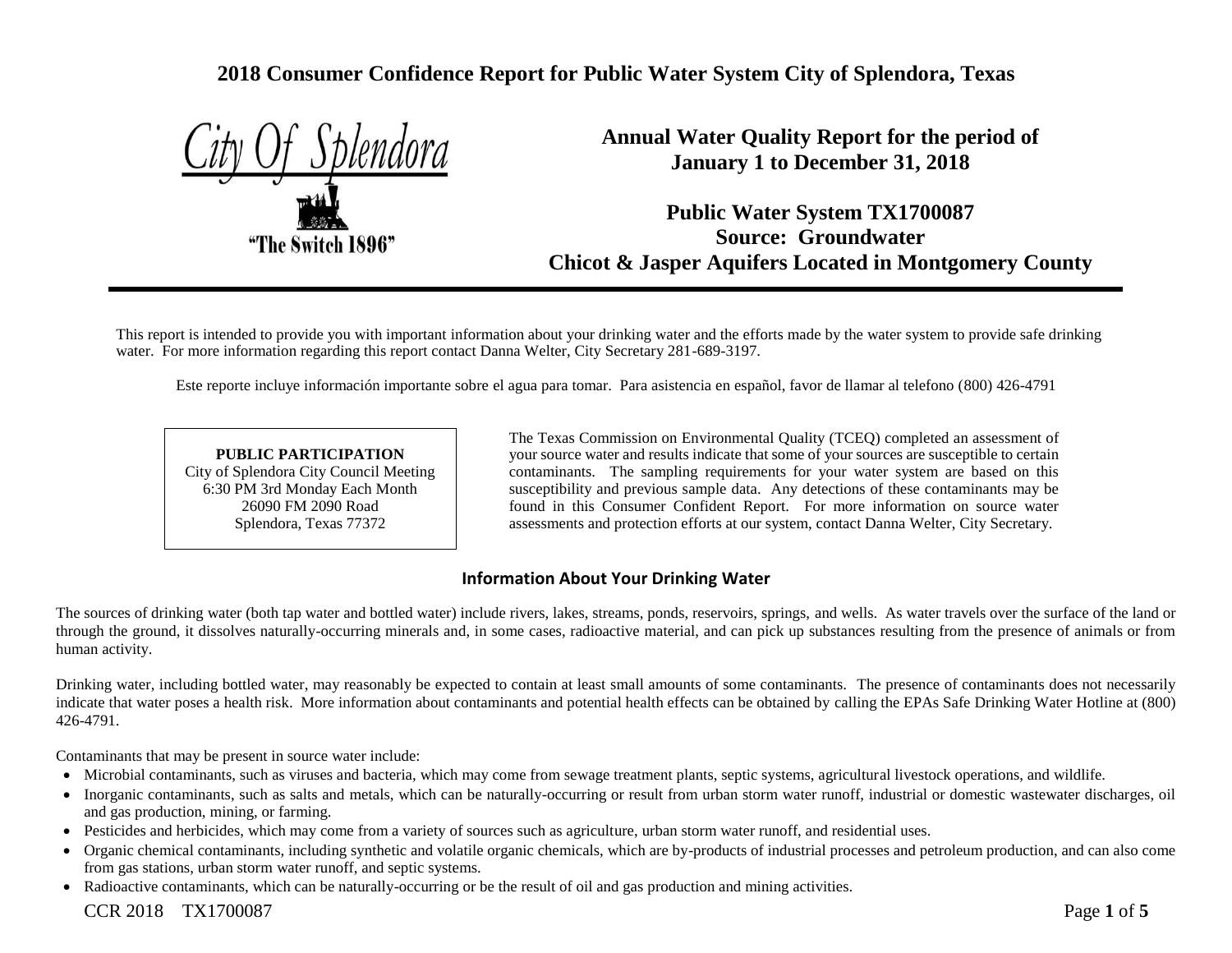In order to ensure that tap water is safe to drink, EPA prescribes regulations which limit the amount of certain contaminants in water provided by public water systems. FDA regulations establish limits for contaminants in bottled water which must provide the same protection for public health.

Contaminants may be found in drinking water that may cause taste, color, or odor problems. These types of problems are not necessarily causes for health concerns. For more information on taste, odor, or color of drinking water, please contact the system's business office.

You may be more vulnerable than the general population to certain microbial contaminants, such as Cryptosporidium, in drinking water. Infants, some elderly, or immunocompromised persons such as those undergoing chemotherapy for cancer; persons who have undergone organ transplants; those who are undergoing treatment with steroids; and people with HIV/AIDS or other immune system disorders, can be particularly at risk from infections. You should seek advice about drinking water from your physician or health care providers. Additional guidelines on appropriate means to lessen the risk of infection by Cryptosporidium are available from the Safe Drinking Water Hotline (800-426-4791).

If present, elevated levels of lead can cause serious health problems, especially for pregnant women and young children. Lead in drinking water is primarily from materials and components associated with service lines and home plumbing. We are responsible for providing high quality drinking water, but we cannot control the variety of materials used in plumbing components. When your water has been sitting for several hours, you can minimize the potential for lead exposure by flushing your tap for 30 seconds to 2 minutes before using water for drinking or cooking. If you are concerned about lead in your water, you may wish to have your water tested. Information on lead in drinking water, testing methods, and steps you can take to minimize exposure is available from the Safe Drinking Water Hotline or at http://www.epa.gov/safewater/lead.

#### **Information About Source Water**

The TCEQ completed an assessment of your source water and results indicated that some if your sources are susceptible to certain contaminants. The sampling requirements for your water system are based on this susceptibility and previous sample data. Any detection of these contaminants may be found in this Consumer Confidence Report. For more information on source water assessments and protection efforts at our system, contact Danna Welter, City Secretary 281-689-3197.

Source Water Assessment URL: <http://www.tceq.texas.gov/gis/swaview>Drinking Water Watch URL: [http://dww2.tceq.texas.gov/DWW/](http://dww2.tceq.texas.gov/DWW)

|               | <b>System Susceptibility Summary</b> |             |               |             |               |               |                   |                  |                |               |
|---------------|--------------------------------------|-------------|---------------|-------------|---------------|---------------|-------------------|------------------|----------------|---------------|
|               |                                      |             |               |             |               | Synthetic     |                   | Volatile         | Drinking Water |               |
| Asbestos      | `vanide                              | Metals      | Microbial     | Minerals    | Radiochemical | Organic       | Disinfection      | Organic          | Contaminant    | Other         |
|               |                                      |             |               |             |               | Chemicals     | <b>Byproducts</b> | <b>Chemicals</b> | Candidate      |               |
| <b>MEDIUM</b> | <b>MEDIUM</b>                        | <b>HIGH</b> | <b>MEDIUM</b> | <b>HIGH</b> | <b>MEDIUM</b> | <b>MEDIUM</b> | <b>MEDIUM</b>     | <b>HIGH</b>      | <b>HIGH</b>    | <b>MEDIUM</b> |

|          | <b>Entry Point Susceptibility Summary</b> |               |             |               |               |               |               |                   |             |               |               |
|----------|-------------------------------------------|---------------|-------------|---------------|---------------|---------------|---------------|-------------------|-------------|---------------|---------------|
|          |                                           |               |             |               |               |               | Synthetic     |                   | Volatile    | Drinking      |               |
| Entry    | Asbestos                                  | Cyanide       | Metals      | Microbial     | Minerals      | Radiochemical | Organic       | Disinfection      | Organic     | Water         | Other         |
| Point ID |                                           |               |             |               |               |               | Chemicals     | <b>Byproducts</b> | Chemicals   | Contaminant   |               |
|          |                                           |               |             |               |               |               |               |                   |             | Candidate     |               |
| 001      | <b>MEDIUM</b>                             | LOW           | <b>HIGH</b> | <b>MEDIUM</b> | <b>HIGH</b>   | <b>HIGH</b>   | <b>MEDIUM</b> | <b>MEDIUM</b>     | <b>HIGH</b> | <b>HIGH</b>   | <b>MEDIUM</b> |
| 002      | LOW                                       | LOW           | <b>HIGH</b> | LOW           | <b>MEDIUM</b> | LOW           | <b>MEDIUM</b> | LOW               | <b>HIGH</b> | <b>MEDIUM</b> | <b>MEDIUM</b> |
| 003      | <b>HIGH</b>                               | <b>MEDIUM</b> | <b>HIGH</b> | HIGH          | <b>HIGH</b>   | <b>HIGH</b>   | HIGH          | <b>HIGH</b>       | <b>HIGH</b> | <b>HIGH</b>   | <b>HIGH</b>   |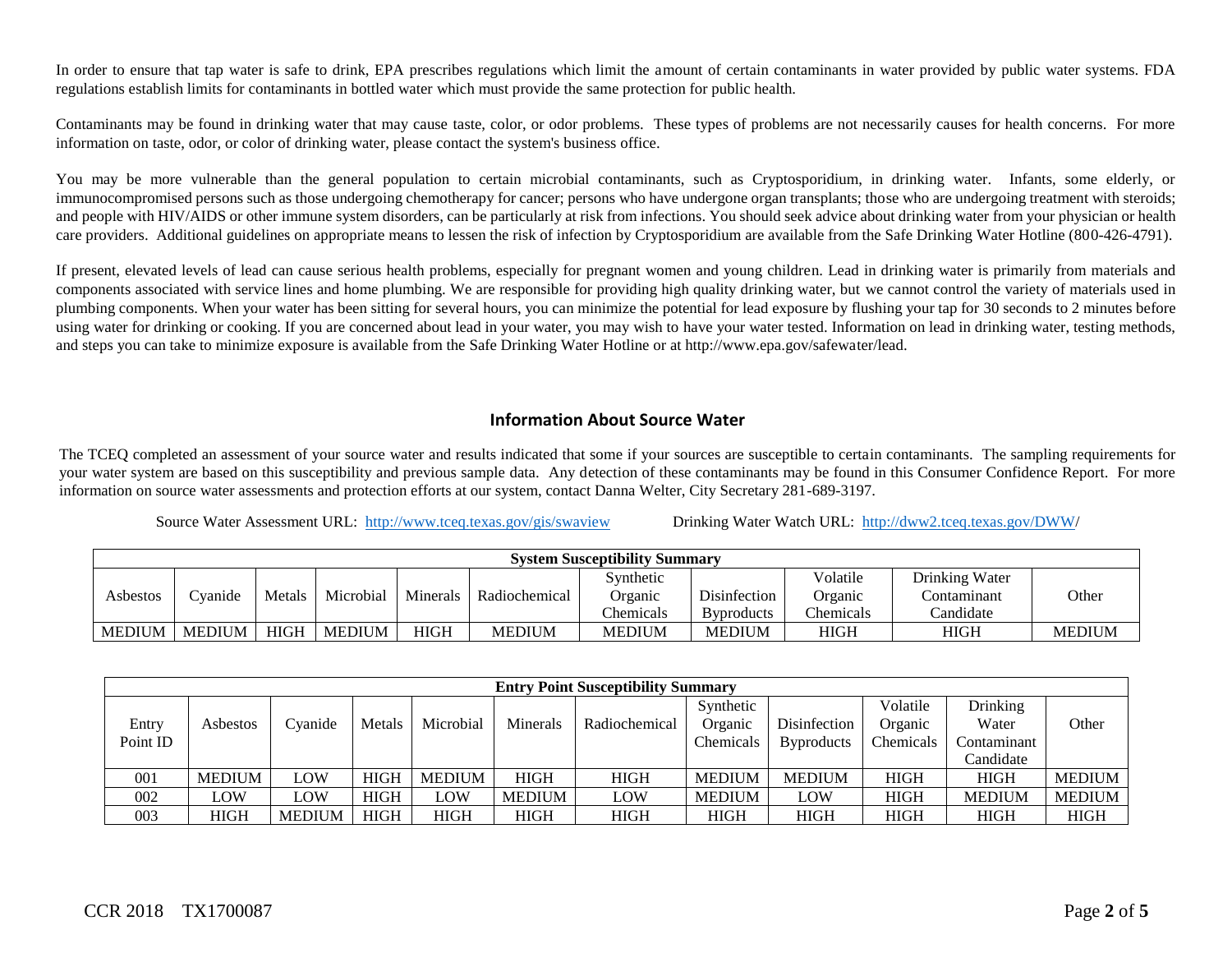#### **Source Water Susceptibility Assessment Result Interpretation**

What does "High" Mean? "High" susceptibility means there are activities near the source water and the natural conditions of the aquifer or watershed make it **very likely** that chemical constituents may come into contact with the source water. It does **not** mean that there are any health risks present.

What does "Medium" Mean? "Medium" susceptibility means there are activities near the source water and the natural conditions of the aquifer or watershed make it **somewhat likely** that chemical constituents may come into contact with the source water. It does **not** mean that there are any health risks present.

What does "Low" Mean? "Low" susceptibility means there are activities near the source water and the natural conditions of the aquifer or watershed make it **unlikely** that chemical constituents may come into contact with the source water. It does **not** mean that there are any health risks present.

#### **2017 Regulated Contaminants Detected**

| <b>Metal</b> | Date<br><b>Sampled</b> | <b>MCLG</b> | <b>Action Level</b><br>(AL) | 90th<br>Percentile | # Sites<br>Over<br>AL | Units | <b>Violation</b> | <b>Likely Source of Contamination</b>                                                                      |
|--------------|------------------------|-------------|-----------------------------|--------------------|-----------------------|-------|------------------|------------------------------------------------------------------------------------------------------------|
| Copper       | 07/25/2017             | 1.3         |                             | 0.055              |                       | ppm   | N                | Erosion of natural deposits; Leaching from wood<br>preservatives; Corrosion of household plumbing systems. |
| Lead         | 07/25/2017             |             | 15                          | l.4                |                       | ppb   | N                | Corrosion of household plumbing systems; Erosion of<br>natural deposits.                                   |

## **2018 Water Quality Test Results**

| <b>Disinfection By-Products</b> | Collection<br><b>Date</b> | <b>Highest Level</b><br><b>Detected</b> | Range of<br><b>Individual Samples</b> | MCLG              | <b>MCL</b> | <b>Inits</b> | <b>Violation</b> | <b>Likely Source of Contamination</b>     |
|---------------------------------|---------------------------|-----------------------------------------|---------------------------------------|-------------------|------------|--------------|------------------|-------------------------------------------|
| Haloacetic Acids (HAA5)         | 2018                      |                                         | 1.3<br>$-1.3$                         | No goal for total | 60         | ppb          |                  | By-product of drinking water disinfection |

| <b>Inorganic</b><br>C <b>ontaminants</b> | <b>Collection</b><br>Date | <b>Highest Level</b><br><b>Detected</b> | <b>Range of Individual</b><br><b>Samples</b> | MCLG | <b>MCL</b> | <b>Units</b> | <b>Violation</b> | <b>Likely Source of Contamination</b>                                                           |
|------------------------------------------|---------------------------|-----------------------------------------|----------------------------------------------|------|------------|--------------|------------------|-------------------------------------------------------------------------------------------------|
| Barium                                   | 2018                      | 0.13                                    | $0.13 - 0.13$                                |      |            | ppm          | N                | Discharge of drilling wastes; Discharge from metal<br>refineries; Erosion of natural deposits.  |
| Nitrate (measured)<br>as Nitrogen)       | 2018                      | 0.05                                    | $0.04 - 0.05$                                | 10   | 10         | ppm          | N                | Runoff from fertilizer use; Leaching from septic tanks,<br>sewage, Erosion of natural deposits. |
| Nitrite (measured<br>as Nitrogen)        | 02/24/2015                | 0.01                                    | $0 - 0.01$                                   |      |            | ppm          | N                | Runoff from fertilizer use; Leaching from septic tanks,<br>sewage, Erosion of natural deposits. |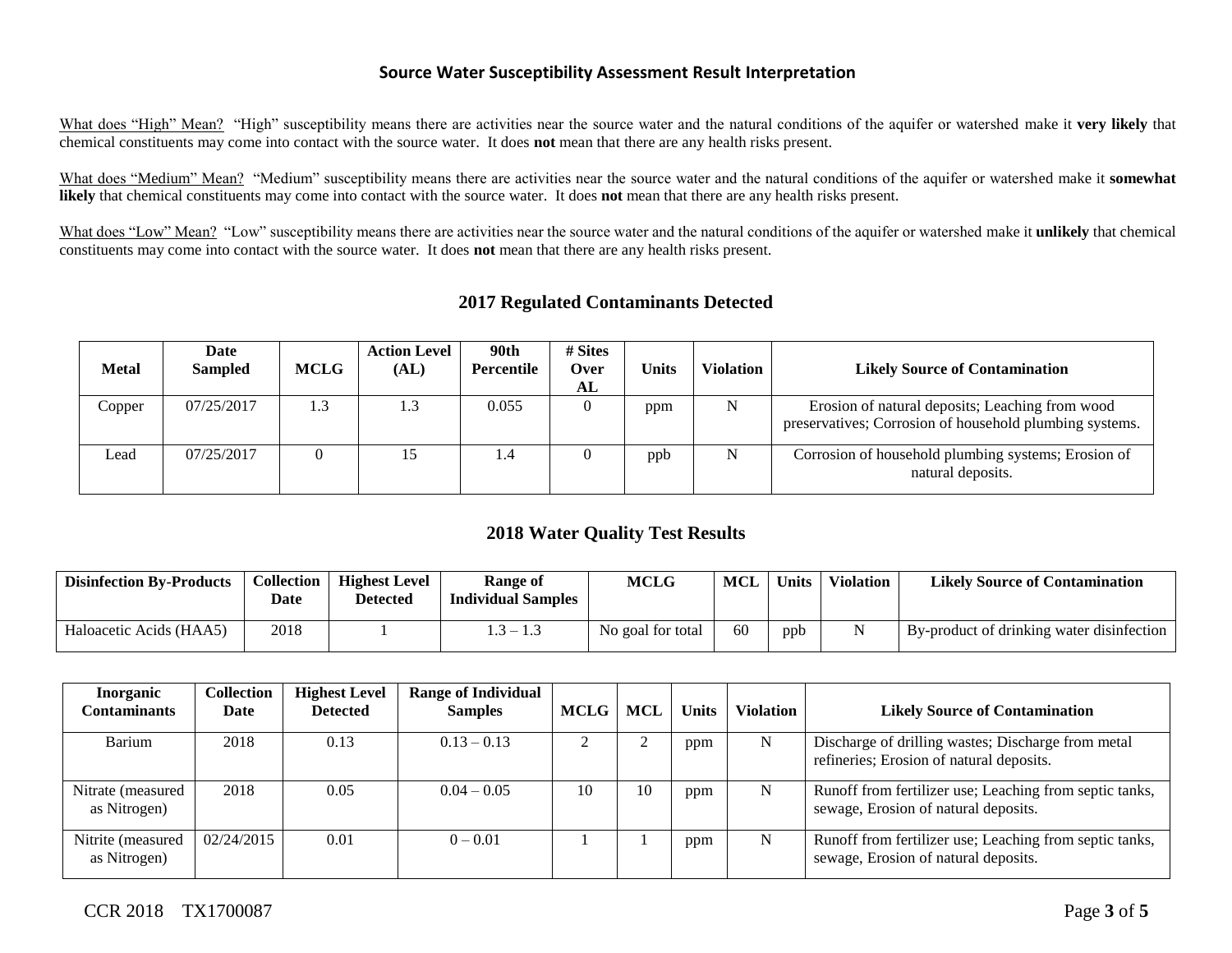| Radioactive<br><b>Contaminants</b> | <b>Collection</b> | <b>Highest Level</b> | Range of                  |  | MCL | <b>Units</b> | <b>Violation</b> | <b>Likely Source of</b>      |
|------------------------------------|-------------------|----------------------|---------------------------|--|-----|--------------|------------------|------------------------------|
|                                    | Date              | <b>Detected</b>      | <b>Individual Samples</b> |  |     |              |                  | C <b>ontamination</b>        |
| Combined Radium 226/228            | 02/24/15          | ن .                  | .                         |  |     | pCi/L        |                  | Erosion of natural deposits. |

| <b>Volatile Organic</b><br>Contaminants | <b>Collection</b><br>Date | <b>Highest Level</b><br><b>Detected</b> | <b>Range of Individual</b><br><b>Samples</b> | <b>MCLG</b> | MCL | <b>Units</b> | <b>Violation</b> | <b>Likely Source of Contamination</b>                                     |
|-----------------------------------------|---------------------------|-----------------------------------------|----------------------------------------------|-------------|-----|--------------|------------------|---------------------------------------------------------------------------|
| Ethylbezene                             | 2018                      | 0.5                                     | $0 - 0.5$                                    | 700         | 700 | ppb          | N                | Discharge from petroleum refineries.                                      |
| Xylenes                                 | 2018                      | 0.0018                                  | $0 - 0.0018$                                 | 10          | 10  | ppm          | N                | Discharge from petroleum factories; Discharge from<br>chemical factories. |

# **Disinfectant Residual**

| <b>Disinfectant</b> | Year | Average<br>Level ppm | <b>Minimum</b><br>Level ppm | <b>Maximum</b><br>Level ppm | <b>MRDL</b> | <b>MRDLG</b> | <b>Violation</b> | Source                                   |
|---------------------|------|----------------------|-----------------------------|-----------------------------|-------------|--------------|------------------|------------------------------------------|
| Chlorine (Free)     | 2018 | 1.19                 | 0.91                        | 1.64                        | 4.0         | 4.0          | N                | Water additive used to control microbes. |

# **Water Quality Test Result Definitions**

| <b>Definitions</b>                | The following tables contain scientific terms and measures, some of which may require explanation.                                                                                                                                                                         |
|-----------------------------------|----------------------------------------------------------------------------------------------------------------------------------------------------------------------------------------------------------------------------------------------------------------------------|
| Action Level:                     | The concentration of a contaminant which, if exceeded, triggers treatment or other requirements which a water<br>system must follow.                                                                                                                                       |
| Action Level Goal (AGL):          | The level of a contaminant in drinking water below which there is no known or expected risk to health.<br>ALG's allow for a margin of safety.                                                                                                                              |
| Avg:                              | Regulatory compliance with some MCLs are based on running annual average of monthly samples.                                                                                                                                                                               |
| Level 1 Assessment:               | A Level 1 assessment is a study of the water system to identify potential problems and determine (if possible)<br>why total coliform bacteria have been found in our water system.                                                                                         |
| Level 2 Assessment:               | A Level 2 assessment is a very detailed study of the water system to identify potential problems and determine<br>(if possible) why an E. coli MCL violation has occurred and/or why total coliform bacteria have been found in<br>our water system on multiple occasions. |
| Maximum Contaminant Level or MCL: | The highest level of a contaminant that is allowed in drinking water. MCLs are set as close to the MCLGs as<br>feasible using the best available treatment technology.                                                                                                     |